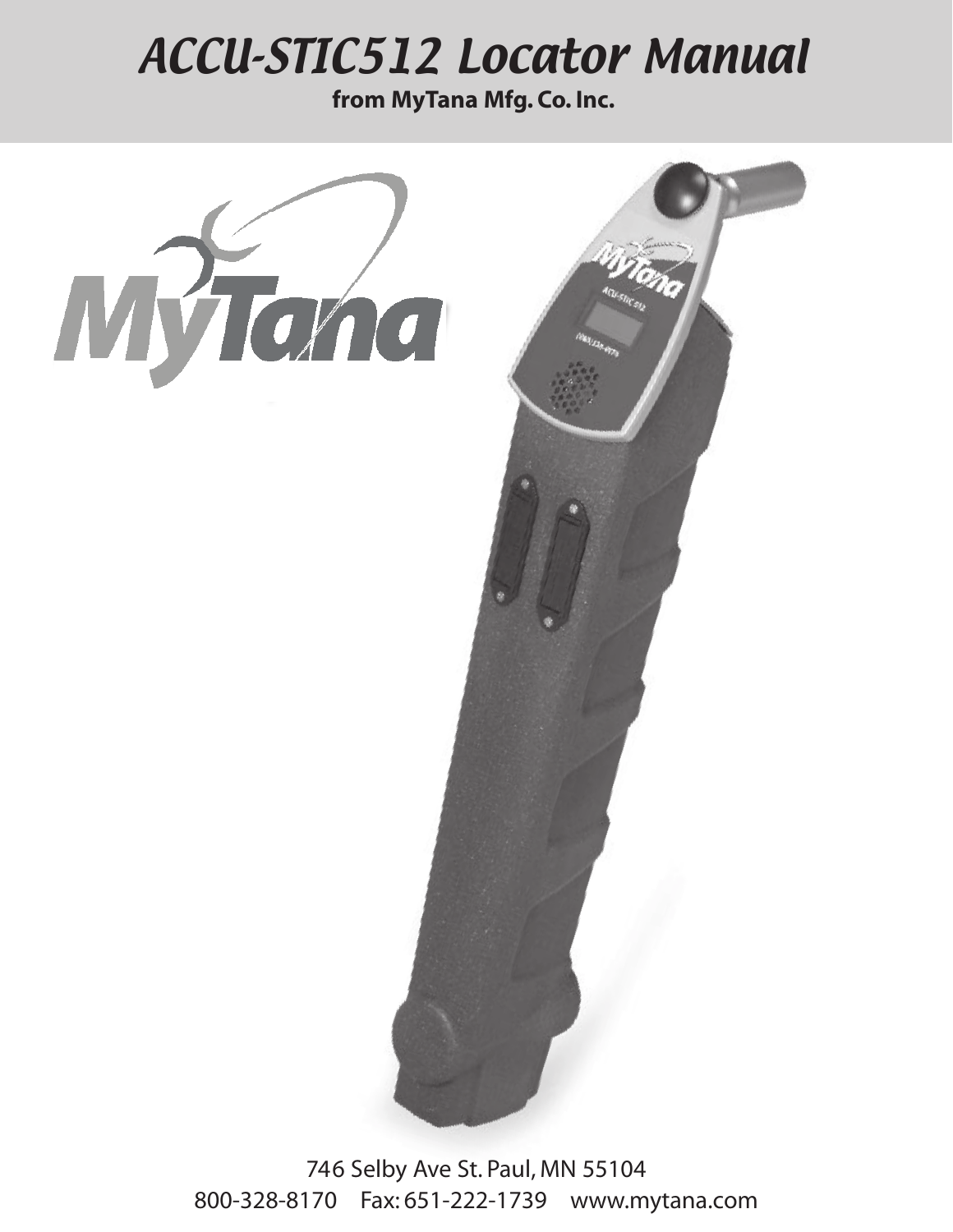# ACCU-STIC512 Locator

The ACCU-STIC512 Locator is designed to locate the source of a 512 Hz signal. This 512 Hz frequency has been widely adopted as the standard for locating in the sewer industry. This unit is designed to work with the transmitters that are offered by MyTana. The ACCU-STIC512 will locate 512 Hz transmitters from other companies. However, these instructions and the depth calibration for the locator are based on the MyTana transmitters and may vary somewhat when using other transmitters.

#### **Locate by sound and push button depth**

The ACCU-STIC512 Locator signals strength uses an audio signal that varies with the signal strength. As the operator gets closer, the audio signal gets louder. The Gain knob should be turned down as the operator gets closer to the transmitter. Keep turning the Gain down until the locator produces sound only when directly above the transmitter. Once the transmitter is located, push the depth button and read transmitter depth in feet on the display.

**Not familiar with locating?** Practice locating the transmitter "above ground". Carefully observe how the locator signal reacts when the locator is moved, or turned.

#### **A.** STARTUP

**1.** Start with the Transmitter.

MyTana's camera head contains a 512 Hz transmitter. MyTana also offers a choice of battery powered Sonde transmitters (512 Hz). Sondes can be attached to a sewer cable or fish tape and sent down a sewer pipe. Determine what transmitter you will be using and make sure it is working properly.





Battery powered Sonde



**2.** Familiarize yourself with the ACCU-STIC512 Locator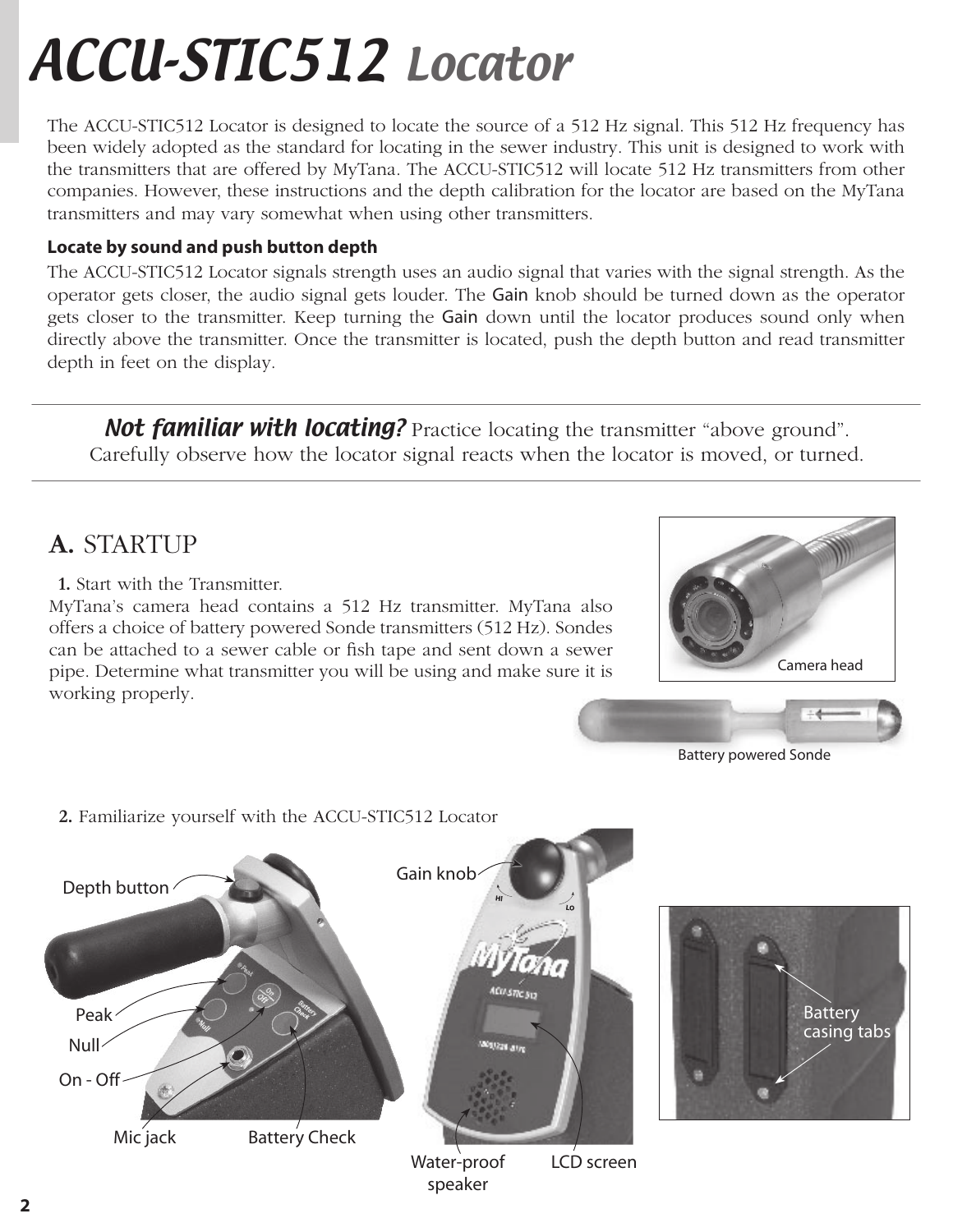**3.** Position camera head/transmitter at point in sewer or drain pipe for locating and turn transmitter on. Estimate how far the transmitter is in the pipe, and determine the most likely direction for the pipe.

*NOTE:* When moving the camera or sonde inside the pipe pull back on push-cable a little bit before starting transmission to ensure that the camera (or sonde) is laying flat in pipe and not at an angle.

#### **B.** LOCATE

1. Power up ACCU-STIC512. Battery Check should read 8.0 volts or more (if it reads less than 8.0 volts, replace batteries). Locator should be in Peak mode (default). Plug in headphones if desired. Hold ACCU-STIC512 in dominate hand and use thumb to engage the Gain knob. Move in the

suspected direction of the transmitter.

**2.** As you get closer to the transmitter, keep turning the Gain down. As mentioned above, the AC-CU-STIC512 will emit louder pitch as it reads a stronger signal from the transmitter – as the operator gets closer to the transmitter. Turn down the Gain so that movement in any direction presents a change in volume.

*NOTE:* Anything with a strong magnetic field (running Automobiles, Electric generators, or Transformers) can interfere with the ACCU-STIC512 and cause it to pro-

duce sporadic sounds.

#### **3. Orientation** *VERY IMPORTANT!!*

The nose of the locator must be parallel with the suspected pipe layout underground. Once the transmitter's location has been found, continue to refine by changing the orientation of the locator.



### **C.** Depth

 1. Know what material the pipe is made of. The ACCU-STIC512 reads Non-iron pipes such as clay or PVC best, but iron pipes partially block the transmit signal. This means the footage displayed on the LCD screen will read up to 40% deeper than actual depth when locating in iron pipes.

 2. Put the nose of the locator on the ground directly over the transmitter. Push the red "depth" button once and give the unit several seconds to calibrate depth. The depth will show up measured in feet on the LCD screen. Once depth is established, push the Depth button once more to return to the locate functions.

#### REMEMBER TO MARK THE LOCATION ONCE YOU HAVE ESTABLISHED IT **BE SURE TO TURN THE ACCU-STIC512 OFF** BEFORE returning it to the carrying case.



*NOTE:* When you flip the Transmit switch on, you will lose the picture on the monitor screen. Transmission is indicated by a white snow pattern dancing across the monitor (Older monitor) or a blue screen with a white "transmitting" message (Newer monitors).



Transmitter off Transmitter on